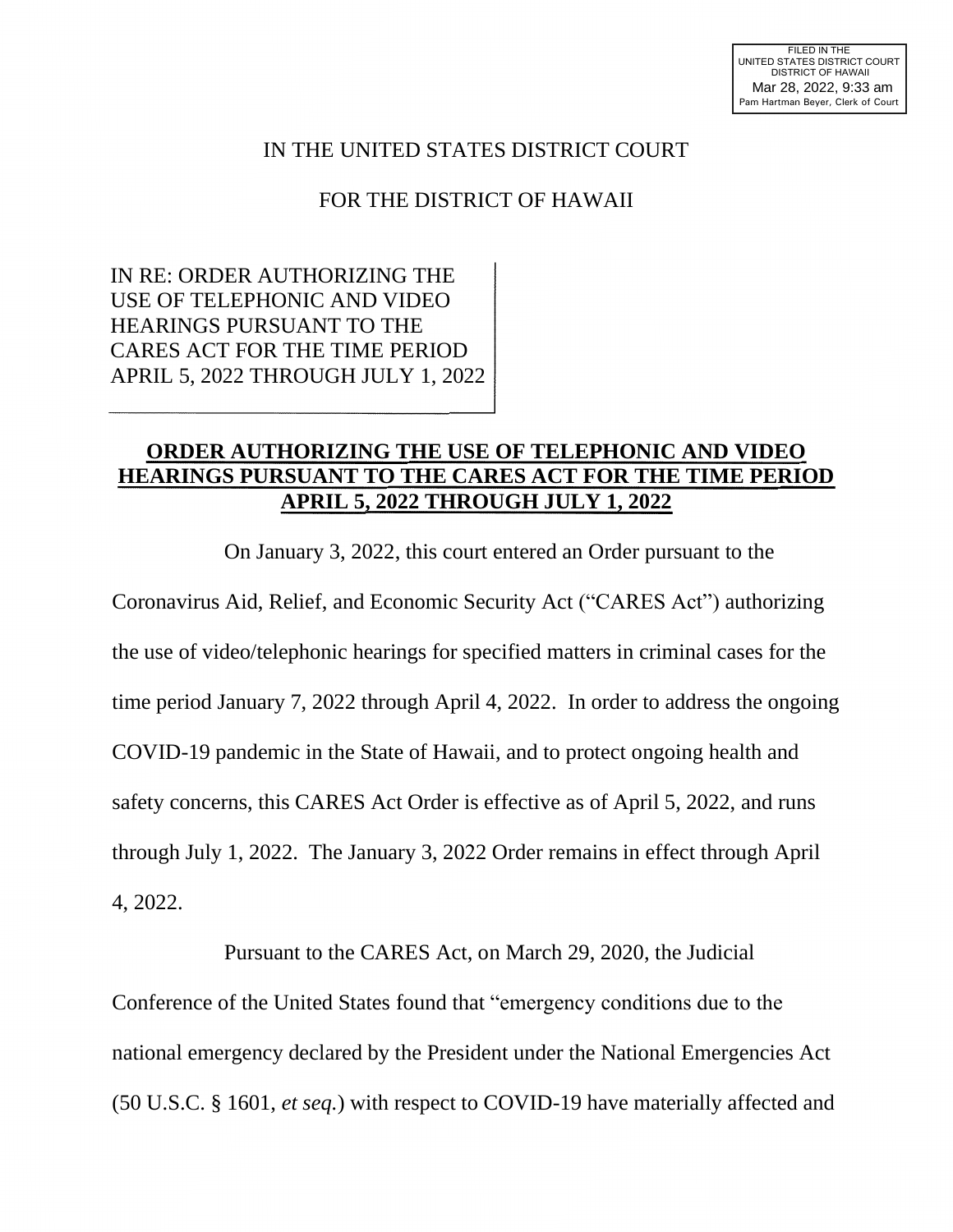will materially affect the functioning of the federal courts generally." This finding is still effective. Thus, as Chief Judge for the United States District Court for the District of Hawaii, acting pursuant to § 15002(b) of the CARES Act, the authority granted by the Judicial Conference of the United States, and based on my own motion, I make the following findings and hereby ORDER:

1. Pursuant to the authority granted under § 15002(b)(1) of the CARES Act, I hereby authorize judges in the United States District Court for the District of Hawaii, with the consent of the defendant or the juvenile after consultation with counsel, to use video conferencing, or telephonic conferencing if video conferencing is not reasonably available, for the following matters:

- (A) Detention hearings under section 3142 of Title 18, United States Code;
- (B) Initial appearances under Rule 5 of the Federal Rules of Criminal Procedure;
- (C) Preliminary hearings under Rule 5.1 of the Federal Rules of Criminal Procedure;
- (D) Waivers of indictment under Rule 7(b) of the Federal Rules of Criminal Procedure;
- (E) Arraignments under Rule 10 of the Federal Rules of Criminal Procedure;
- (F) Probation and supervised release revocation proceedings under Rule 32.1 of the Federal Rules of Criminal Procedure;
- (G) Pretrial release revocation proceedings under section 3148 of Title 18, United States Code;
- (H) Appearances under Rule 40 of the Federal Rules of Criminal